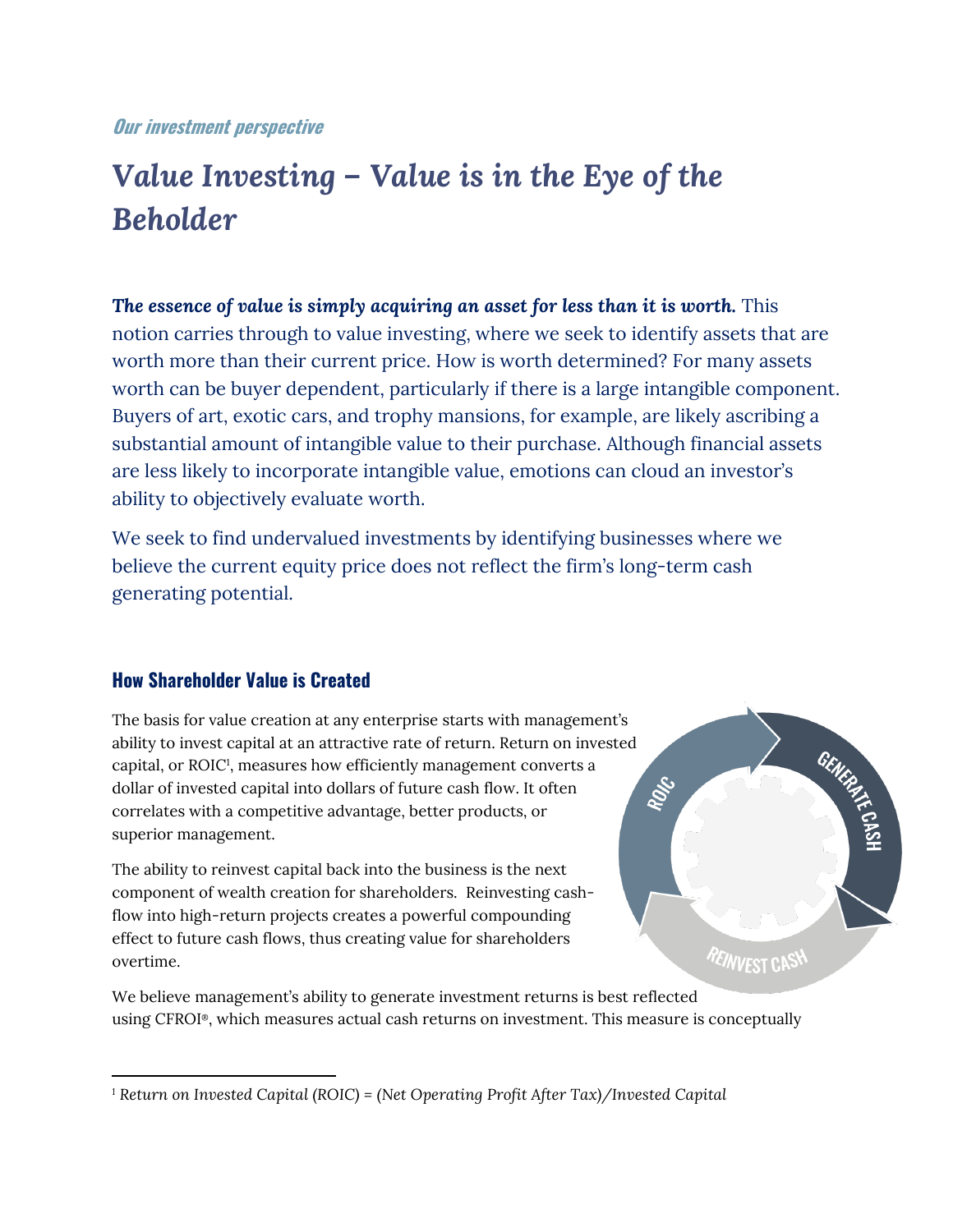similar to ROIC, but is not skewed by non-cash items that are included in GAAP profitability calculations.

# **Drivers of CFROI**®

There is no single path for a firm to achieve high CFROI® -- it is impacted by business factors such as revenue growth, operating margin, balance sheet efficiency, and investment opportunities. Businesses can achieve similar CFROI® levels with different combinations of these factors. For example, a high asset turnover/low margin business like Walmart and a low asset turnover/high margin business like Tiffany & Co. may be able to generate similar levels of return.

It is important to realize that these factors are not static, and therefore we must understand how they may change over time. This is especially true for cyclical businesses that may see meaningful swings in financial results depending on the strength of the economy. Changes in CFROI® factors may not be temporary, especially if a firm or sector is undergoing secular changes. It is vital to assess whether the underlying CFROI® drivers are being impacted by cyclical conditions or if there are secular changes in the business environment.

*Our analysts spend significant time understanding the underlying business drivers that support a firm's return and reinvestment rates. We focus on management teams that pursue opportunities to reinvest cash at rates at or above historical return levels.* 

## **How Kennedy Approaches Value**

The core tenet of financial asset valuation is that the present value of an asset is worth the future

value of cash flows, discounted by a factor which incorporates an investor's required rate of return. However, investors often have differing views on future financial performance, leading to different valuation estimates amongst investors. A transaction will occur when the buyer's estimate of the asset's value equals or exceeds that of the seller.

As mentioned above, we assess the valuation of a firm based on the firm's ability to generate cash flow returns on investments. More widely used valuation metrics focus on accounting-based, point in time, ratios such as price to earnings (P/E) or price to book. While these ratios provide the ability to compare businesses with relative ease, they do not measure the economic value of the asset. Without the context of CFROI® and reinvestment rate, it is difficult to tell if a low P/E firm is simply undervalued or a value trap. Additionally, a high  $P/E$  may be warranted if the CFROI<sup>®</sup> and reinvestment rate are growing.

*"The core tenet of asset valuation is that the present value of an asset is worth the future value of cash flows, discount by a factor that incorporates an investor's required rate of return... A transaction will occur when the buyer's estimate of asset value exceeds that of the seller. "*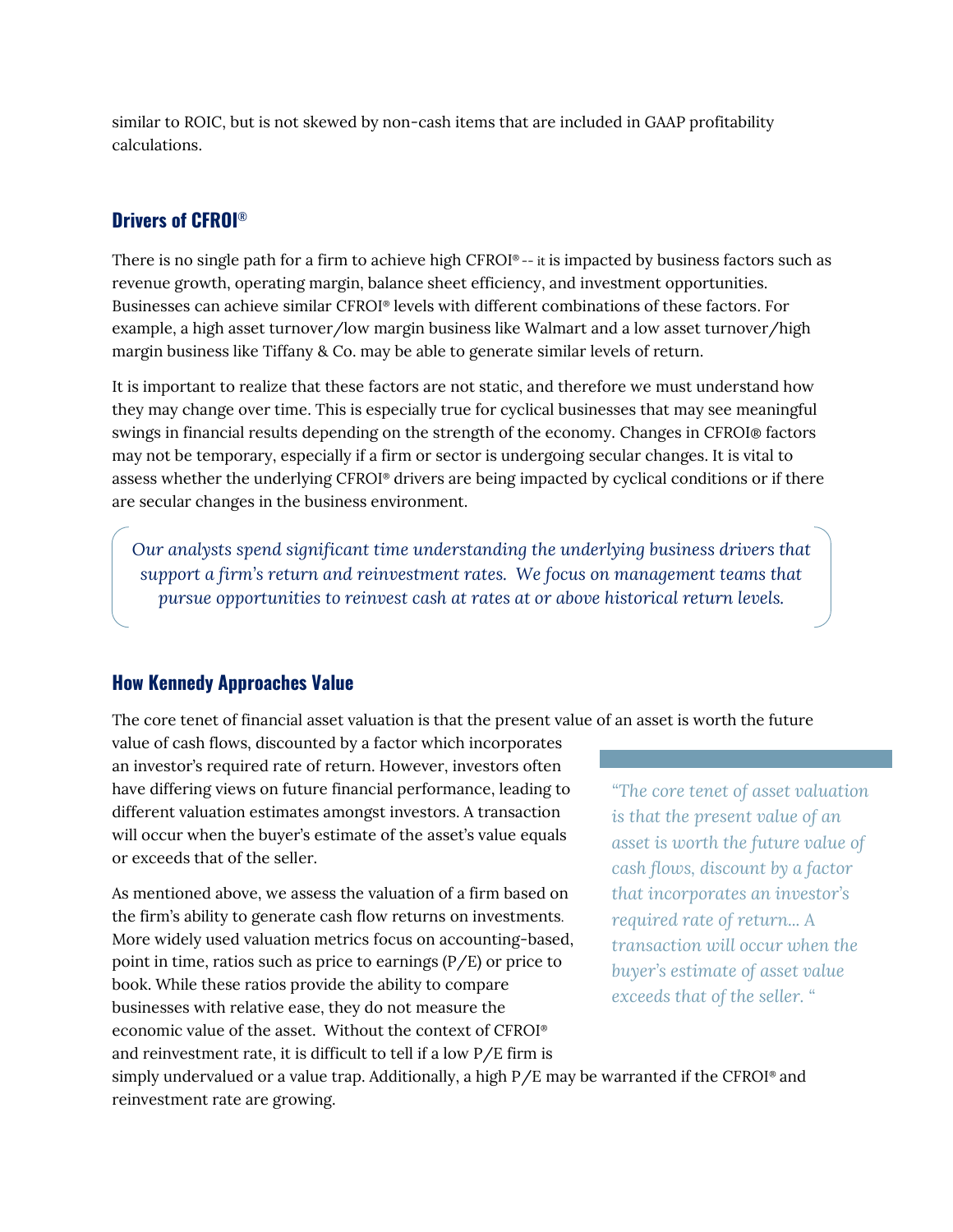We begin our investment process by identifying firms with favorable return rates, as measured by CFROI®, with a demonstrated ability to reinvest back in their business. Based on the current market price, we can calculate the firm's implied CFROI® and growth rate, which we view as the "hurdle rate".

Reinvestment of capital into projects with improving returns helps to further grow the value of a business. As the graphs below illustrate, our Small Cap Value portfolio is comprised of companies that, in aggregate, exceed the return profile and reinvestment rate of their peers. The blue dots in the graphs below indicate the level of future returns and growth rates implied by current market prices of the stocks in our portfolio. The orange circles in these graphs show the commensurate implied returns and growth rates for their peers in the Russell 2000® Value.



*Source: Credit Suisse HOLT Lens™ and FactSet Research Systems, Inc. Characteristics are provided as supplemental information. The portfolio characteristics described herein are derived from the composite and are representative of accounts without constraints. To the extent that a KCM client imposes reasonable restrictions (which clients are allowed to do), the portfolio characteristics of that client's account may vary.*

We seek to construct a portfolio where current equity prices imply future returns and reinvestment rates that are well below our analysts' expectations.

### **Summing It Up**

Our primary advantage as a value investor is maintaining a long-term investment horizon. The time horizon for many investors has compressed, leading them to focus on current financial performance at the expense of appreciating long-term trends. Firms that have strong results today but lack the ability or desire to reinvest in the business may not be able to sustain these results in the future. Our framework ensures we are focused on performance throughout the cycle and not swayed by cyclical volatility. This often leads to investing in out-of-favor names, where we believe the market underappreciates long-term growth potential. We look for firms that are able to reinvest in their businesses at attractive rates of return but are currently valued at prices that we believe do not adequately reflect potential shareholder value creation.